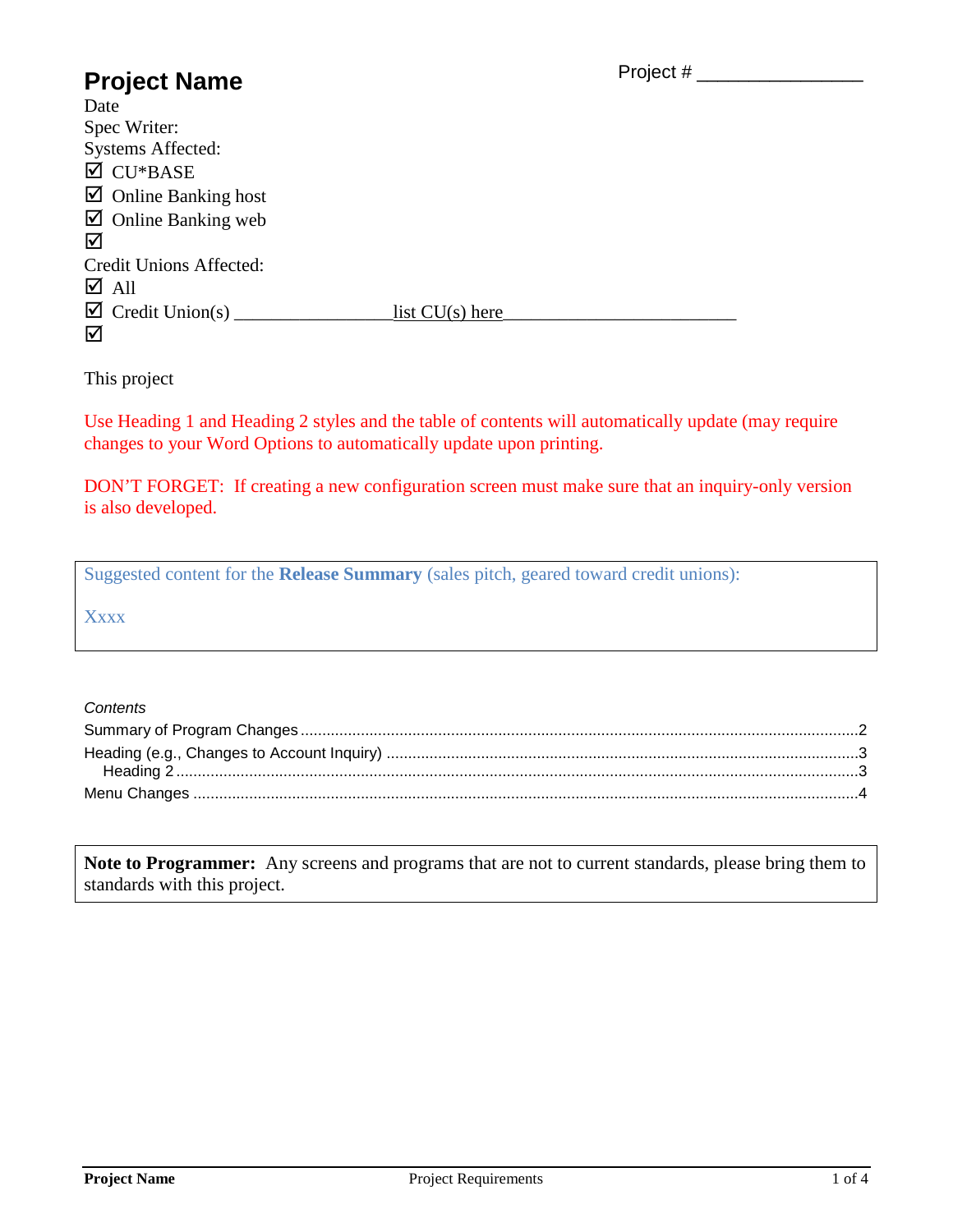## <span id="page-1-0"></span>**Summary of Program Changes**

The following program changes are anticipated with this project:

 $\Box$  Can also outline them as part of the subsequent sections if more appropriate

## New CU\*BASE Tables

If any new or modified tables are needed with this project, they **must turned to Bob Colburn for approval** (the sooner the better!). Remember to consider:

- EOM (E-saves)
- Purges (daily/monthly, when acct/membership is closed, etc.)
- Closed Sequence Number
- Does this obsolete an existing table?
- Stand-in (see below)

## Evaluation for Stand-in Processing

Decisions that must be made if this new/enhanced feature will affect **It's Me 247** online banking, CU\*Talk Audio Response, or EFT (ATM/Debit/Credit card) processing in stand-in mode. Programs are PSISTAR1CL/ PSIDLTFCL (copies/deletes files for stand-in).

- New feature or current feature being enhanced?
- Are tables currently in stand-in for this feature?
- Does this additional functionality need a master table maintenance?
- Does this currently have a re-synch program in stand-in or will this require a new program?
- Is this functionality needed for EFT function or strictly online banking/IVR?
- Does this new/modified feature affect the member's accounts or immediate transfer ability?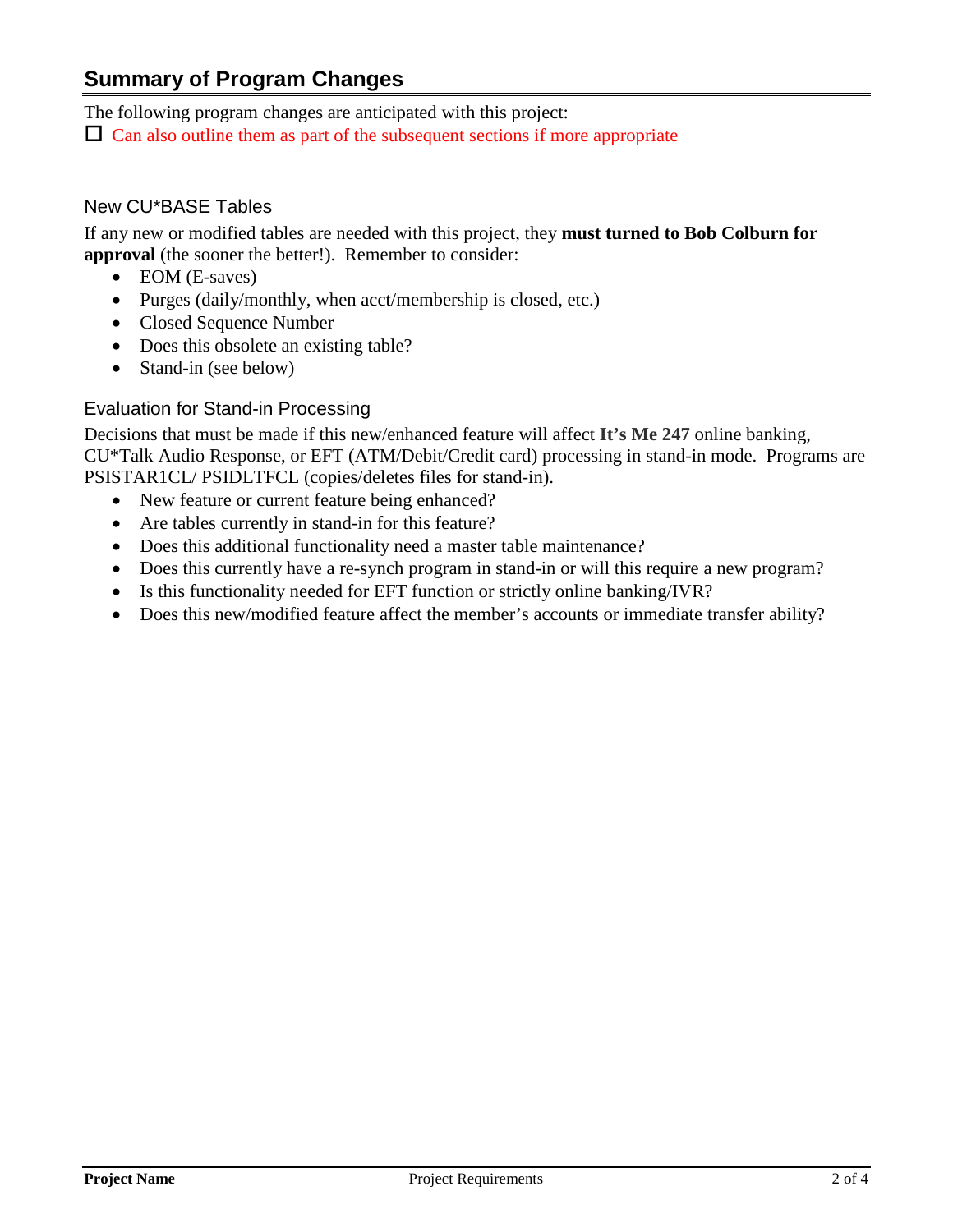## <span id="page-2-1"></span><span id="page-2-0"></span>*Heading 2*

Access: Tool #?? "Tool Description here" Program: ???? GOLD panel: ####

| 10/01/09 Title Showing Screen Purpose | 14:40:14 CHANGE | UXXXXX-01 |  |
|---------------------------------------|-----------------|-----------|--|
|                                       |                 |           |  |
|                                       |                 |           |  |
|                                       |                 |           |  |
|                                       |                 |           |  |
|                                       |                 |           |  |
|                                       |                 |           |  |
|                                       |                 |           |  |
|                                       |                 |           |  |
|                                       |                 |           |  |
|                                       |                 |           |  |
|                                       |                 |           |  |
|                                       |                 |           |  |
|                                       |                 |           |  |
|                                       |                 |           |  |
|                                       |                 |           |  |
|                                       |                 |           |  |
|                                       |                 |           |  |
| F7=CANCEL                             |                 |           |  |
|                                       |                 |           |  |

#### *Specifications*

| Field Name | $\cdot$ $\sim$<br>Specifications, Comments, etc. |  |
|------------|--------------------------------------------------|--|
|            |                                                  |  |

\*...+....1....+....2....+....3....+....4....+....5....+....6....+....7....+....8....+....9....+....0....+....1....+....2....+....3..

| 10:18.42<br>12/07/07 |                                | ABC TEST CREDIT UNION         |                  |               | LCNTLB   |         | PAGE        | 286 |
|----------------------|--------------------------------|-------------------------------|------------------|---------------|----------|---------|-------------|-----|
| RUN ON 12/07/07      |                                | CONTINGENT LIABILITY ANALYSIS |                  |               |          |         | USER DAWNM  |     |
|                      |                                | DETAIL - AS OF 12/07/07       |                  |               |          |         |             |     |
| ACCOUNT              |                                | DISBURSEMENT OR               | <b>CURRENT</b>   | CONTINGENT    | LOAN     | PROCESS | DIVIDEND    |     |
| NUMBER               | MEMBER NAME                    | NEG BAL LIMIT                 | BALANCE          | LIABILITY     | CATEGORY | TYPE:   | APPLICATION |     |
| 123456789-123        | 123456789012345678901234567890 | 1,234,567.89-                 | $1.234.567.89 -$ | 1,234,567.89- | 12       |         | 12          |     |
|                      |                                |                               |                  |               |          |         |             |     |
|                      |                                |                               |                  |               |          |         |             |     |

Standard Delete Confirmation Window: Call program CUTCDWDW (This program returns a zero or a one back to the program that calls it. A zero (0) states that the deletion was confirmed by the user. A one (1) states that the deletion was cancelled by the user.)

Standard Suspend/Reactivate Confirmation Window: Call program CUTCSWDW Standard Continue Confirmation Window: Call program CUTCCWDW